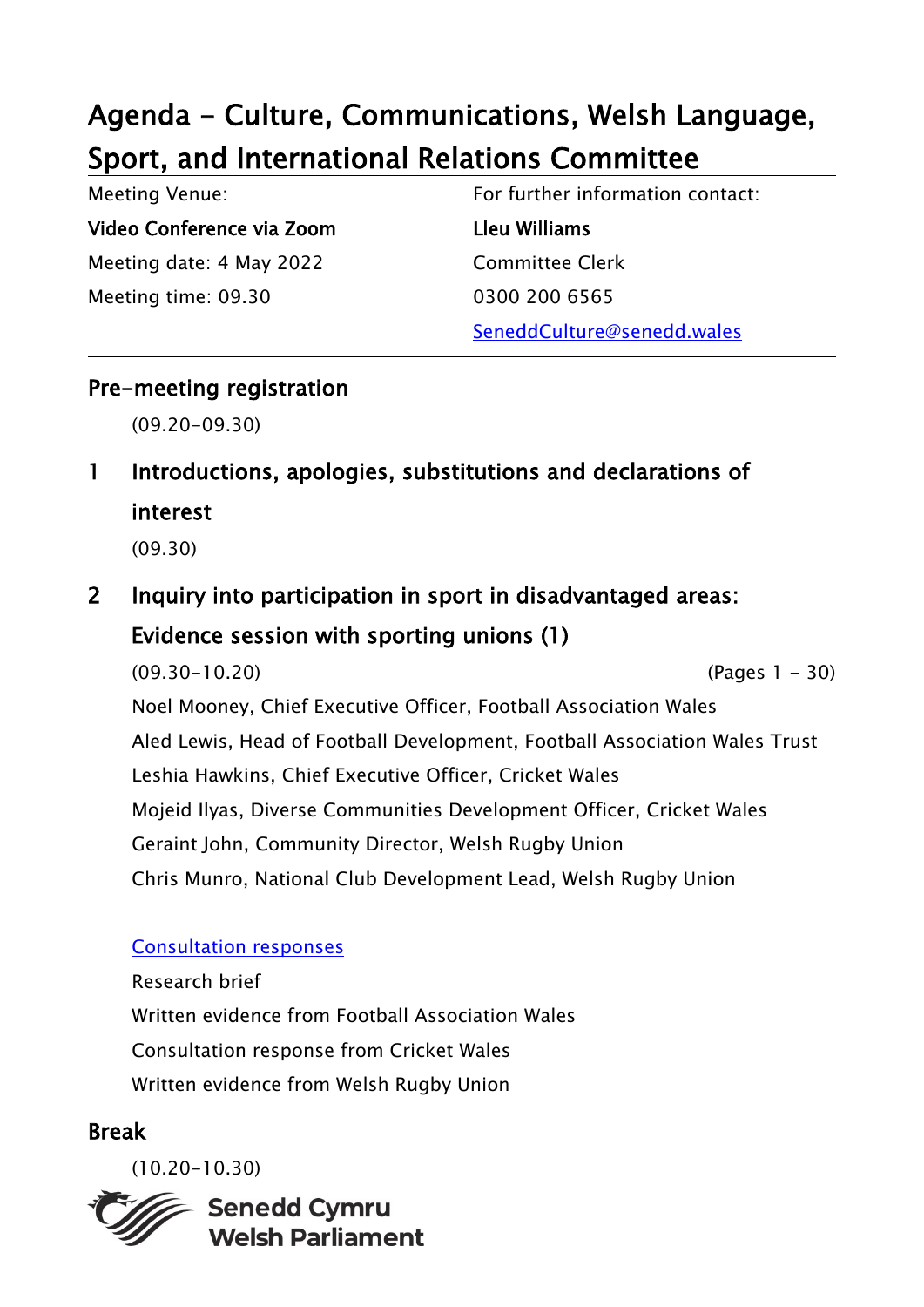## 3 Inquiry into participation in sport in disadvantaged areas: Evidence session with sporting unions (2)

(10.30-11.10) (Pages 31 - 35) Fergus Feeney, Chief Executive Officer, Swim Wales Hanna Guise, National Learn to Swim Manager, Swim Wales Phil John, Vice Chair, Basketball Wales Azeb Smalley, Director for Equality, Diversity and Inclusion, Basketball Wales

Consultation response from Swim Wales

### Break

(11.10-11.20)

4 Inquiry into sport in disadvantaged areas: Evidence session with Welsh Sport Association

(11.20-11.50) (Pages 36 - 37) Victoria Ward, Chief Executive Officer Matthew Williams, Head of Policy and Advocacy

5 Papers to note

(11.50)

5.1 Letter from the Deputy Minister for Arts and Sport, and Chief Whip to the Llywydd regarding Cultural Objects (Protection from Seizure) Bill

(Pages 38 - 39)

5.2 Letter from the Chair of the Legislation, Justice and Constitution Committee to the Deputy Minister for Arts and Sport, and Chief Whip regarding Cultural Objects (Protection from Seizure) Bill

(Pages 40 - 41)

5.3 Letter from the Deputy Minister for Arts and Sport, and Chief Whip to the Chair of the Legislation, Justice and Constitution Committee regarding Cultural Objects (Protection from Seizure) Bill

(Pages 42 - 43)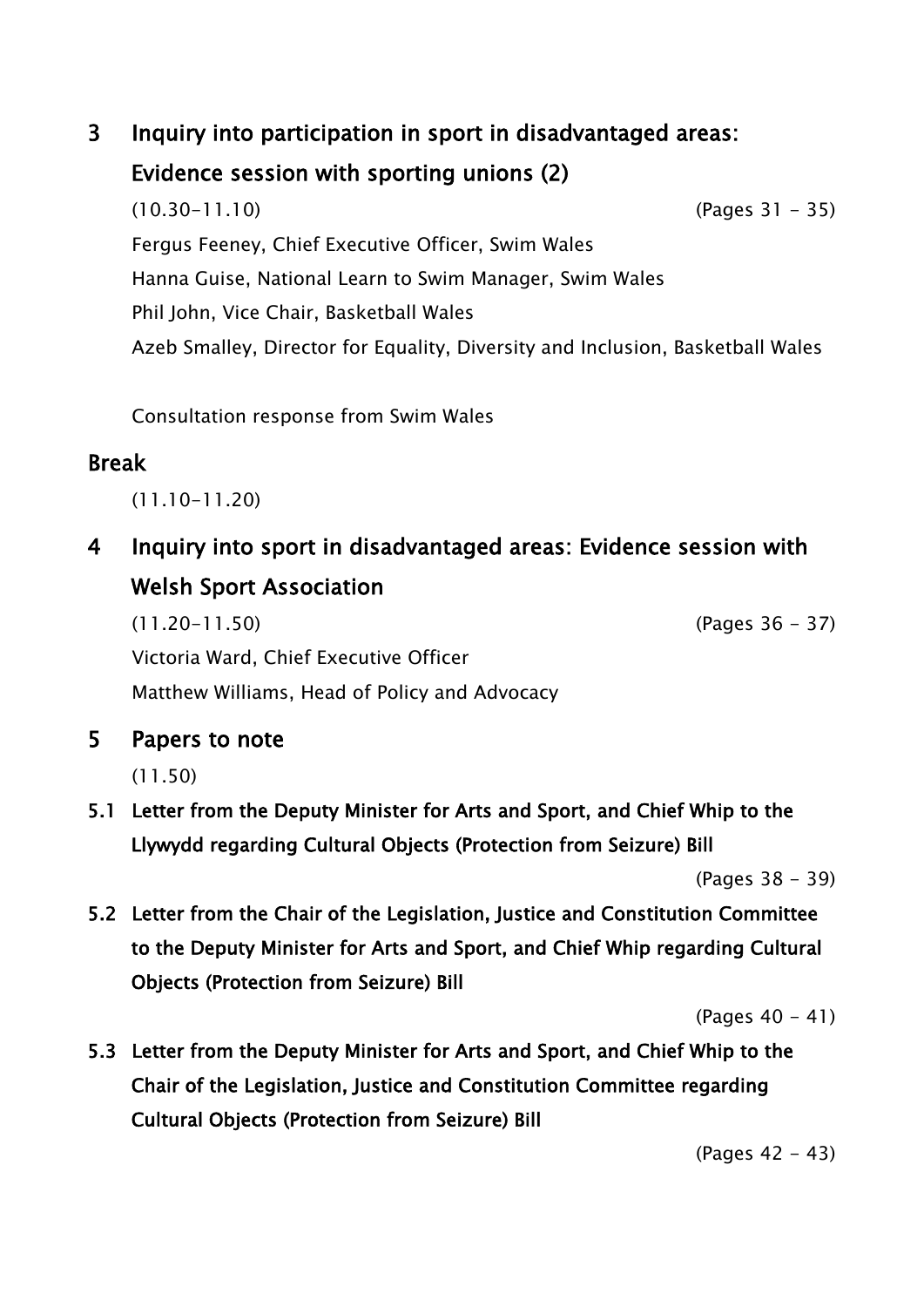5.4 Letter from the Chair of the Children, Young People and Education Committee to the Deputy Minister for Climate Change regarding Review of Learner Travel (Wales) Measure 2008

(Page 44)

5.5 Letter from the Chair of the Petitions Committee regarding Petition P-06- 1207 Start referring to Welsh cities and towns by their Welsh names

(Pages 45 - 46)

5.6 Letter from the Deputy Minister for Arts and Sport, and Chief Whip to the Chair of the Culture, Communications, Welsh Language, Sport, and International Relations Committee regarding the review of the Memorandum of Understanding (MOU) between the UK Government, the Welsh Government, Senedd Cymru and Ofcom

(Page 47)

5.7 Letter from Julia Lopez MP, Minister of State for Media, Data and Digital Infrastructure regarding public service broadcasting policy

(Pages 48 - 49)

5.8 Additional information from Sport Wales following their evidence session on 16 March

(Pages 50 - 63)

5.9 Letter from S4C to the Chair of the Culture, Communications, Welsh Language, Sport, and International Relations Committee regarding Young Audiences Content Fund

(Pages 64 - 66)

5.10 Letter from ITV Cymru Wales to the Chair of the Culture, Communications, Welsh Language, Sport, and International Relations Committee regarding Young Audiences Content Fund

(Pages 67 - 68)

5.11 Letter from TAC to the Chair of the Culture, Communications, Welsh Language, Sport, and International Relations Committee regarding Young Audiences Content Fund

(Pages 69 - 76)